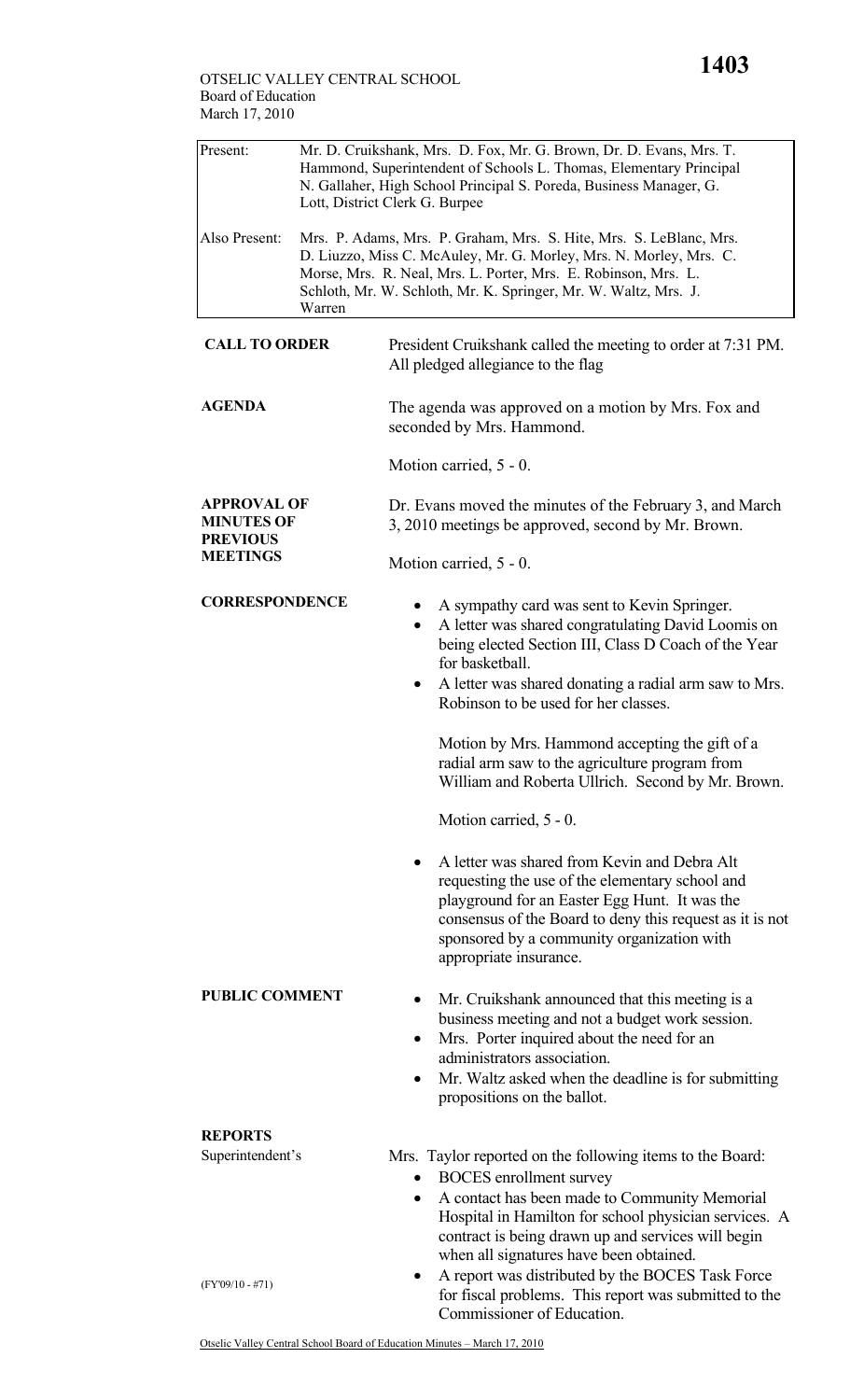|                                                                           | 1404                                                                                                                                                                                                                                                                                                                                                                                                                                                                                                                                                                                                                                                                                                                                                                                                                                                                                                                                                                                                                 |
|---------------------------------------------------------------------------|----------------------------------------------------------------------------------------------------------------------------------------------------------------------------------------------------------------------------------------------------------------------------------------------------------------------------------------------------------------------------------------------------------------------------------------------------------------------------------------------------------------------------------------------------------------------------------------------------------------------------------------------------------------------------------------------------------------------------------------------------------------------------------------------------------------------------------------------------------------------------------------------------------------------------------------------------------------------------------------------------------------------|
| Business Manager's<br>$(FY'09/10 - #72)$                                  | Mr. Lott reported on the following:<br>Explanation of the choices for the legal notice and<br>$\bullet$<br>deferred to Mr. Springer to explain the differences in<br>the buses for the bus proposition.<br>Recommendation to extend the RFP with CDLM for<br>$\bullet$<br>external auditing services for anther year.<br>The December through March 1, 2010 transportation<br>$\bullet$<br>report was distributed.                                                                                                                                                                                                                                                                                                                                                                                                                                                                                                                                                                                                   |
| High School Principal's<br>$(FY'09/10 - #73)$                             | Mr. Poreda reported on the following items to the Board:<br>Introduction of Mrs. Susan LeBlanc and Mrs.<br>$\bullet$<br>Colleen Morse who presented a collaborative social<br>studies project on the Holocaust. Mrs. LeBlanc also<br>received a grant with Miss Clark for making public<br>service announcements. She showed two PSA's the<br>students in the Viking TV club made about flu<br>safety and bottle recycling. It was suggested by the<br>Superintendent to do one on the health risks of<br>smoking and chewing tobacco.<br>Introduction of Mrs. Pamela Adams and Mrs.<br>$\bullet$<br>Colleen Morse regarding the 2011 junior prom. The<br>class has voted to have it at Tinelli's Hathaway<br>House on May 20, 2011. If they book the hall now,<br>they will be charged the 2009 prices.<br>The New York State Police presented a program to<br>٠<br>the junior senior high school students on internet<br>safety.<br>The scheduling committee has met and is working<br>on a two semester schedule. |
| Elementary Principal's                                                    | Ms. Gallaher reported on the following:<br><b>DIBELS</b> (Dynamic Indicators of Basic Early<br>$\bullet$<br>Literacy Skills) testing results. The students are on<br>the right track, just need to keep going.                                                                                                                                                                                                                                                                                                                                                                                                                                                                                                                                                                                                                                                                                                                                                                                                       |
| Board Member's                                                            | The following topics were discussed:<br>Mrs. Fox has received calls from a parent regarding<br>the basketball hoop in the parking lot at the junior-<br>senior high school with kids and loud music late at<br>night. It was suggested that the community member<br>should contact the state police, if there is a nuisance<br>problem late at night.                                                                                                                                                                                                                                                                                                                                                                                                                                                                                                                                                                                                                                                                |
| <b>Financial Reports</b><br>$(FY'09/10 - #74)$                            | Motion by Mr. Brown to accept the financial reports as<br>presented. Second by Dr. Evans.                                                                                                                                                                                                                                                                                                                                                                                                                                                                                                                                                                                                                                                                                                                                                                                                                                                                                                                            |
|                                                                           | Motion carried, $5 - 0$ .                                                                                                                                                                                                                                                                                                                                                                                                                                                                                                                                                                                                                                                                                                                                                                                                                                                                                                                                                                                            |
| <b>UNFINISHED</b><br><b>BUSINESS</b>                                      | None at this time.                                                                                                                                                                                                                                                                                                                                                                                                                                                                                                                                                                                                                                                                                                                                                                                                                                                                                                                                                                                                   |
| <b>NEW BUSINESS</b><br>Personnel<br>Recommendations<br>$(FY'09/10 - #75)$ | Motion by Mrs. Fox, upon the recommendation of the<br>Superintendent of Schools, to approve the following<br>personnel recommendations:                                                                                                                                                                                                                                                                                                                                                                                                                                                                                                                                                                                                                                                                                                                                                                                                                                                                              |
|                                                                           | Robin Neal<br>Appointment as the<br>At a stipend of<br>Medicaid<br>$$10.00$ per hour<br>Compliance Officer                                                                                                                                                                                                                                                                                                                                                                                                                                                                                                                                                                                                                                                                                                                                                                                                                                                                                                           |
|                                                                           | Second by Mr. Brown.                                                                                                                                                                                                                                                                                                                                                                                                                                                                                                                                                                                                                                                                                                                                                                                                                                                                                                                                                                                                 |

Motion carried,  $5 - 0$ .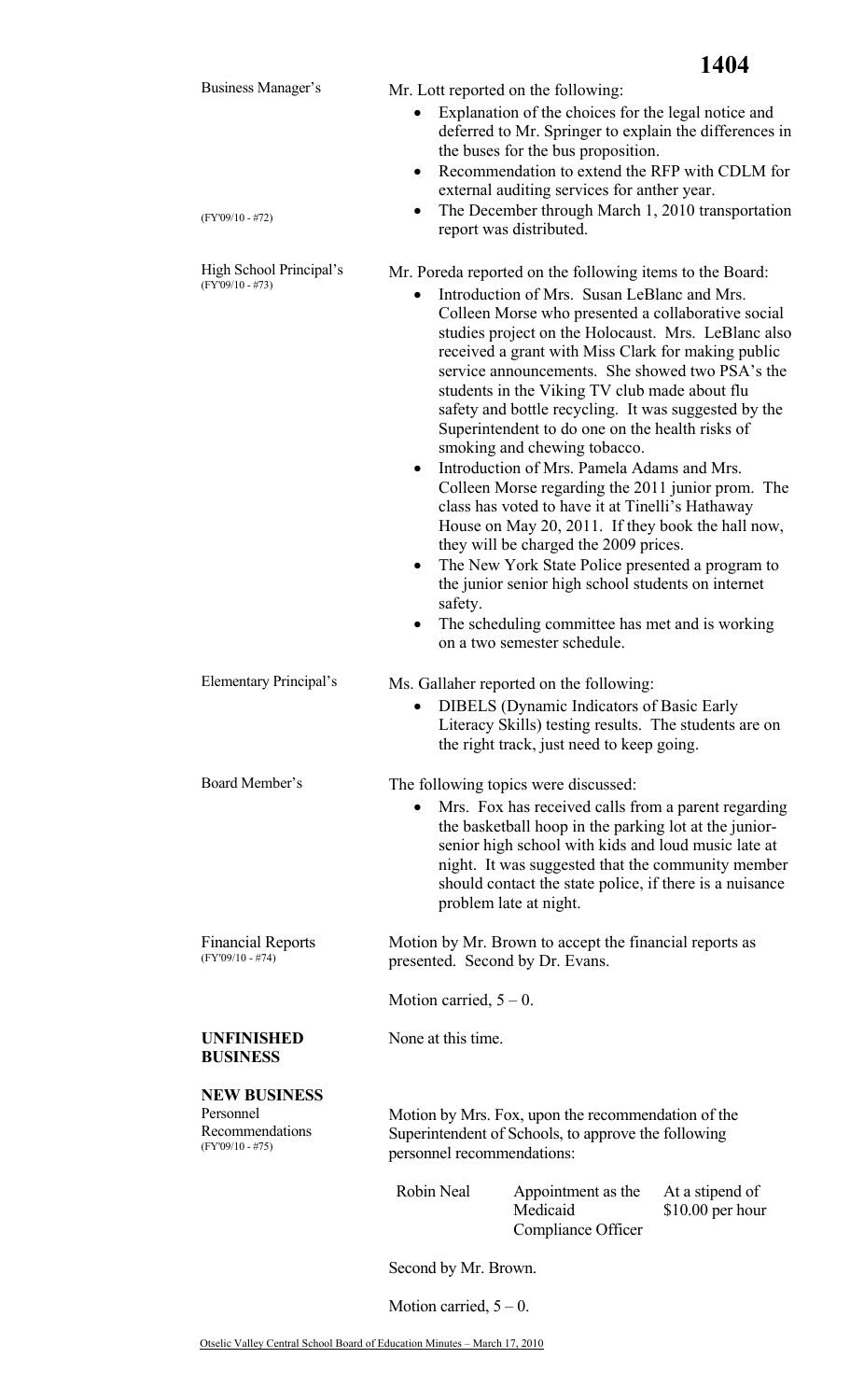|                                                                                                                 | 1405<br>Schools are mandated to have a Medicaid compliance officer<br>to audit for fraud, waste and abuse in what is submitted to<br>Medicaid for services.                                                                                                                                                                                                                                                                                                                        |
|-----------------------------------------------------------------------------------------------------------------|------------------------------------------------------------------------------------------------------------------------------------------------------------------------------------------------------------------------------------------------------------------------------------------------------------------------------------------------------------------------------------------------------------------------------------------------------------------------------------|
| Tenure Appointment -<br>Wendy Miller-<br>Licensed Teaching<br>Assistant                                         | Motion by Mr. Brown upon the recommendation of the<br>Superintendent of Schools, that Wendy Miller, 1135 State Hwy 80,<br>Georgetown NY 13072, having successfully completed her<br>probationary period (July 1, 2005 – June 30, 2008) and having<br>Level 1 certification as a licensed teaching assistant, certification<br>number 852380, be granted a tenure appointment in the licensed<br>teaching assistant area, retroactive to September 3, 2008. Second<br>by Dr. Evans. |
|                                                                                                                 | Motion carried, 5 - 0.                                                                                                                                                                                                                                                                                                                                                                                                                                                             |
| Committee on Special<br>Education<br>Recommendations                                                            | Motion by Dr. Evans, to accept the Committee on Special<br>Education recommendations resulting from the meeting on<br>February 19, February 22, March 1, March 5, and March 8,<br>2010. Second by Mr. Brown.                                                                                                                                                                                                                                                                       |
|                                                                                                                 | Motion carried, 5 - 0.                                                                                                                                                                                                                                                                                                                                                                                                                                                             |
| 2010 Annual Budget<br>Hearing, Budget Vote,<br>and Board Member<br><b>Election Notice</b><br>$(FY'09/10 - #76)$ | Motion by Mrs. Fox, upon the recommendation of the<br>Superintendent of Schools, to approve the 2010 Annual<br>Budget Hearing, Budget Vote, and Board Member Election<br>Notice. Second by Mr. Brown.                                                                                                                                                                                                                                                                              |
|                                                                                                                 | Motion carried, 5 - 0.                                                                                                                                                                                                                                                                                                                                                                                                                                                             |
| Creation of<br>Administrators<br>Association                                                                    | Motion by Mrs. Fox, to approve the Otselic Valley<br>Administrators Association to be recognized as the bargaining<br>agent for the purposes provided in Section 204 of the New<br>York State Civil Service Law for the following titles:<br>Elementary Principal, Junior Senior High School Principal,<br>and/or K-12 Principal. Second by Mr. Cruikshank.                                                                                                                        |
|                                                                                                                 | Motion carried, 5 - 0.                                                                                                                                                                                                                                                                                                                                                                                                                                                             |
| <b>PUBLIC COMMENT</b>                                                                                           | Mr. Waltz asked if Section III pays for the expenses of<br>$\bullet$<br>sectional games.<br>Mrs. Graham inquired about an RFP for health<br>$\bullet$<br>insurance. BOCES will review the RFP next year.                                                                                                                                                                                                                                                                           |
| <b>Executive Session</b>                                                                                        | Motion by Dr. Evans to enter executive session at 9:03 PM<br>for the purpose of a student issue. Second by Mr. Brown.                                                                                                                                                                                                                                                                                                                                                              |
|                                                                                                                 | Motion carried, 5 - 0.                                                                                                                                                                                                                                                                                                                                                                                                                                                             |
| <b>Open Session</b>                                                                                             | Motion by Mr. Cruikshank to resume open session at 9:50<br>PM, second by Dr. Evans.                                                                                                                                                                                                                                                                                                                                                                                                |
|                                                                                                                 | Motion carried, 5 - 0.                                                                                                                                                                                                                                                                                                                                                                                                                                                             |
| Superintendent's<br>Hearing Modification                                                                        | Motion by Mrs. Hammond to adopt the following<br>resolution:                                                                                                                                                                                                                                                                                                                                                                                                                       |
|                                                                                                                 | Resolved to modify the permanent suspension for Student Q<br>to suspension for the remainder of the 2009-2010 school<br>year. No determination will be made at this time for<br>admission for the 2010-2011 school year unless or until an<br>application for readmission by Student Q is received.                                                                                                                                                                                |
|                                                                                                                 | Second by Dr. Evans.                                                                                                                                                                                                                                                                                                                                                                                                                                                               |
|                                                                                                                 | Motion carried, 5 - 0.                                                                                                                                                                                                                                                                                                                                                                                                                                                             |